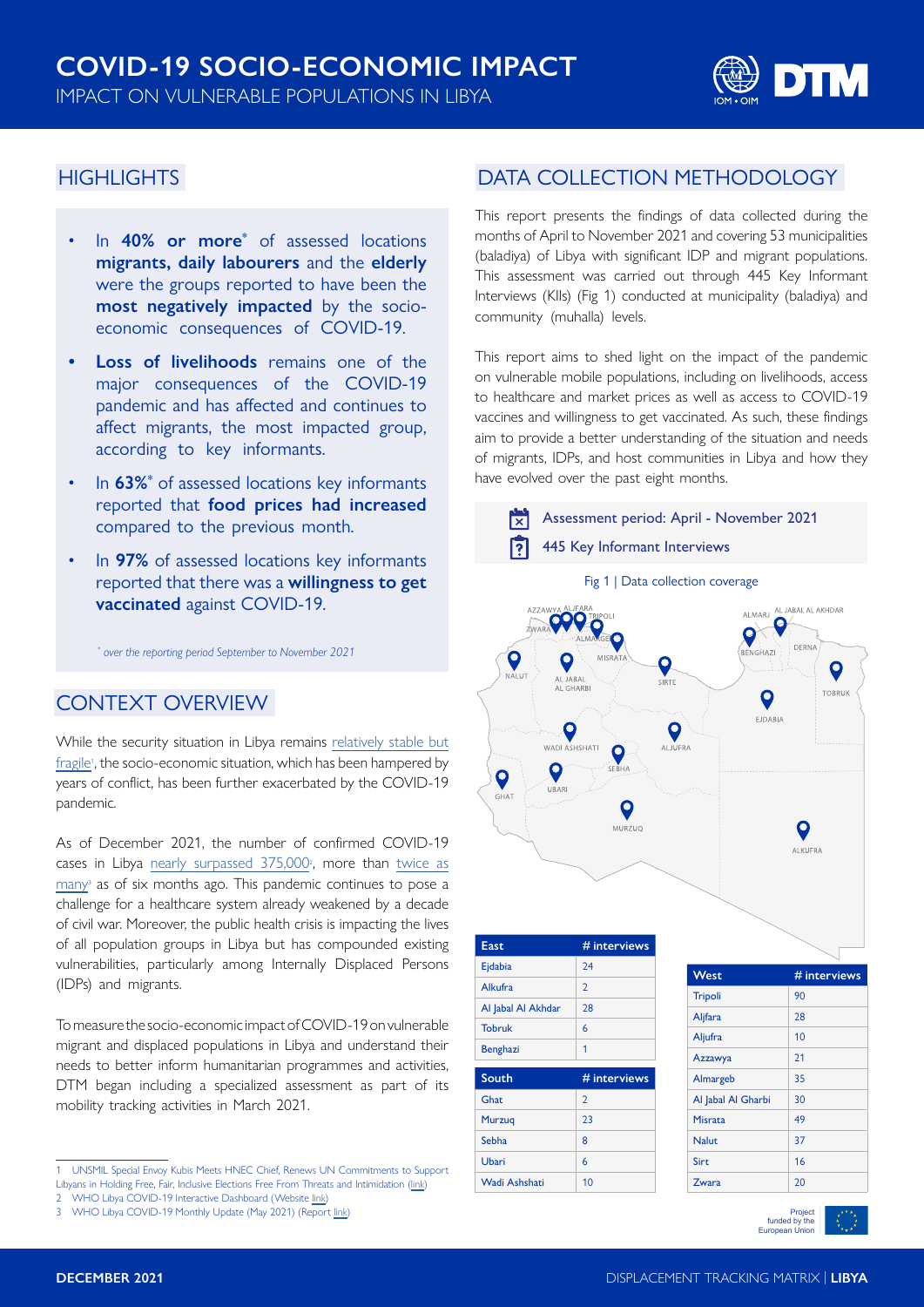## SUMMARY OF FINDINGS



During the reporting period (April to November 2021), Libya experienced<sup>4</sup> a third COVID-19 wave following a surge in cases in June 2021 before numbers [started](https://www.humanitarianresponse.info/sites/www.humanitarianresponse.info/files/documents/files/covid-19_epi_weekly_libya_21_nov_2021.pdf)<sup>s</sup> decreasing in mid-August and stabilising later in November.

According to the latest interviews conducted between September and November, key informants in 41 per cent or more of locations reported that concerns over contracting COVID-19 while visiting a health facility remain a major barrier to accessing healthcare for all three groups interviewed (migrants, IDPs and host community) (Fig 2).

In parallel, the cost of healthcare services also represents a challenge for all groups, according to key informants, but most particularly for migrants and IDPs.

#### Fig 2 | Main challenges reported related to access to health facilities (% of assessed locations)



4 OCHA Libya Analysis - September 2021 [\(Report link](https://reports.unocha.org/en/country/libya/card/6xpEY7CH2G/)).

5 WHO Libya COVID-19 Surveillance Weekly Bulletin (week 46) (Report [link\)](https://www.humanitarianresponse.info/sites/www.humanitarianresponse.info/files/documents/files/covid-19_epi_weekly_libya_21_nov_2021.pdf)

In line with these findings, the latest DTM Libya round of data collection (Round 38, July - September  $2021$ <sup>6</sup>) highlighted that health services remain a priority humanitarian need for both IDPs and returnees. The main challenge both groups face, according to key informants, is related to financial vulnerabilities attributed to the erosion of coping mechanisms as a result of the various crises that have been affecting Libya.

Similarly, individual interviews conducted with migrants by [DTM](https://migration.iom.int/reports/libya-—-migrant-report-38-july-—-september-2021) [in July - September 2021](https://migration.iom.int/reports/libya-—-migrant-report-38-july-—-september-2021)<sup>7</sup> highlighted that the majority of them (77%) reported lacking access to health services in Libya. Based on key informant interviews, the primary obstacle migrants faced was the affordability of care. Moreover, the inability for migrants to access services (e.g. being denied care) and the inadequate quality of services were also issues.

#### **COVID-19 Vaccine**

Based on figures from the [National Center for Disease Control](https://ncdc.org.ly/Ar/situation-of-corona/)<sup>®</sup> more than 1,7 million doses have been administered (with more than 712,000, or 6 per cent of the Libyan population, having received their second doses), through 430 health facilities across the country since the vaccination campaign began in April 2021.

Key informants in 97 per cent of municipalities assessed reported that COVID-19 vaccines were available during the reporting period (April-November 2021).

Key informant interviews also show that most recently, willingness to get vaccinated against COVID-19 appear to have increased. In a greater proportion of municipalities assessed key informants reported willingness among the population to get vaccinated against COVID-19 over the period from September until November (97%) than between April and June 2021 (86%) (Fig 3).

In the two municipalities (Ubari and Albayda) where key informants reported that there was a limited demand for the vaccine the reason quoted was a fear of the vaccines' potential side effects.

A recent DTM Libya [report](https://displacement.iom.int/reports/covid-19-and-vaccination-libya-assessment-migrants-knowledge-attitudes-practices)<sup>9</sup> on COVID-19 and vaccination highlighted that while half of migrants interviewed in August and September reported being willing to get vaccinated, those who had doubts raised concerns over the safety of the vaccine and its effectiveness.

Fig 3 | Locations where there is willingness to be vaccinated against COVID-19 vaccines (% of assessed locations)

Sep - Nov 2021



6 IOM Libya IDP and Returnee Report (Round 38) (Report [link](https://displacement.iom.int/node/12674))

9 COVID-19 and Vaccination in Libya - Assessment of Migrants' Knowledge, Attitudes and

Practices (Report [link\)](https://displacement.iom.int/reports/covid-19-and-vaccination-libya-assessment-migrants-knowledge-attitudes-practices)

IOM Libya Migrant Report (Round 38) (Report [link](https://migration.iom.int/reports/libya-—-migrant-report-38-july-—-september-2021))

<sup>8</sup> National Centre for Disease Control - Libya (Website [link](https://ncdc.org.ly/Ar/situation-of-corona/))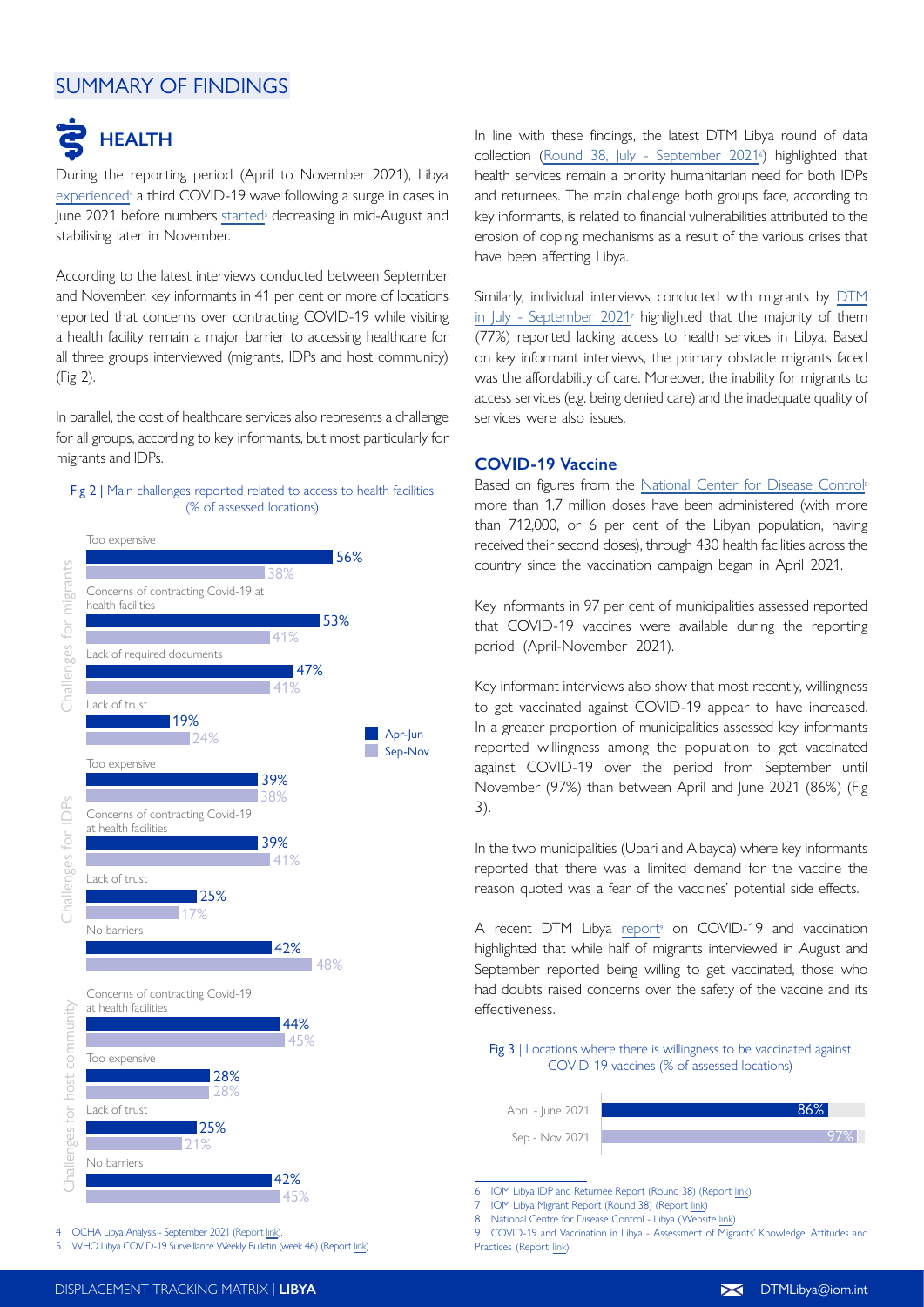**COVID-19 SOCIO-ECONOMIC IMPACT**

Over the reporting period September-November 2021, key informants in 43 per cent of locations reported that migrants were the most vulnerable group affected by the socio-economic impact of the COVID-19 pandemic (Fig 4). Daily labourers and the elderly were also among the groups who had been reportedly most impacted.

Across locations, the most widely cited socio-economic consequence of the pandemic affecting these groups was the loss of livelihoods or other financial means (e.g. remittances) (Fig 5). Unemployment and the lack of resources, such as money, goods or support is a [risk factor](https://www.iom.int/sites/g/files/tmzbdl486/files/our_work/DMM/MPA/1-part1-thedomv.pdf)<sup>10</sup> that contribute to vulnerability. The most recent [IOM Libya Migrant Report](https://migration.iom.int/reports/libya-—-migrant-report-38-july-—-september-2021)<sup>11</sup> highlighted that unemployed migrants interviewed by DTM between July and September consistently reported facing more difficulties, such as financial and security issues as well as lack of access to drinking water than those who were employed. The current unemployment rate among migrants (20%) remains higher than pre-pandemic levels (17%).

In 67 per cent of assessed locations between September and November 2021, key informants reported that daily labour was the field of work most affected by the pandemic, followed by domestic work (30%) and the agricultural, fishing and food industry (23%).

Moreover, in 77 per cent of assessed locations between September and November, key informants reported that the situation had neither improved nor worsened when asked whether they had noticed a change in the economic impact of the COVID-19 pandemic during the past six months in their municipality. In 14 per cent of locations, key informants reported that the impact had either worsened (5%) or improved (9%), while in 9 per cent of locations key informants reported not knowing (Fig 6).

#### Fig 4 | Most affected groups (% of assessed locations)



10 IOM - The Determinants of Migrant Vulnerability (Report [link](https://www.iom.int/sites/g/files/tmzbdl486/files/our_work/DMM/MPA/1-part1-thedomv.pdf))

11 IOM Libya Migrant Report Round 38 (Report [link](https://migration.iom.int/reports/libya-—-migrant-report-38-july-—-september-2021))

Fig 6 | Have you noticed any changes in the level of economic impact of the COVID-19 pandemic over the past six months in your municipality? (% of assessed locations)



# **MARKET IMPACT ASSESSMENT**

Since the beginning of the COVID-19 pandemic, [fluctuation in](https://reliefweb.int/sites/reliefweb.int/files/resources/Food_Security_and_Nutrition_3_final.pdf) food prices<sup>12</sup> has contributed to food insecurity.

In 63 per cent of the areas assessed, key informants surveyed between September and November reported that food prices had increased compared to the previous month, at the time of survey (Fig 7) compared to 43 per cent of those previously surveyed between April and June.





According to the Libya Joint Market Monitoring Initiative the median cost of essential food and non-food items, such as hygienic and pharmaceutical commodities, has increased by 13 per cent, from an estimated average of 704 LYD (in [April 2021](https://reliefweb.int/sites/reliefweb.int/files/resources/REACH_LBY_Situation-overview_JMMI_April-2021.pdf)<sup>13</sup>) to 796 LYD (in September 2021<sup>1415</sup>). Overall, the price of essential food and non-food items remains over 26 per cent higher than prepandemic levels in March 2020.

Key informants in several locations stated that the prices of staple foods such as rice, flour, cooking oil and vegetables had increased significantly over the period September-November 2021 (Fig 8).

14 Libya Joint Market Monitoring Initiative 1-13 September 2021 (Report [link](https://reliefweb.int/sites/reliefweb.int/files/resources/REACH-LBY-Situation-overview-JMMI-September-2021.pdf))

<sup>12</sup> WFP & World Bank Food Security and Nutrition: Libya (Report [link\)](https://reliefweb.int/sites/reliefweb.int/files/resources/Food_Security_and_Nutrition_3_final.pdf)

<sup>13</sup> Libya Joint Market Monitoring Initiative 1-13 April 2021 (Report [link\)](https://reliefweb.int/sites/reliefweb.int/files/resources/REACH_LBY_Situation-overview_JMMI_April-2021.pdf)

<sup>15</sup> *Note*: Latest available data at the time of publishing.